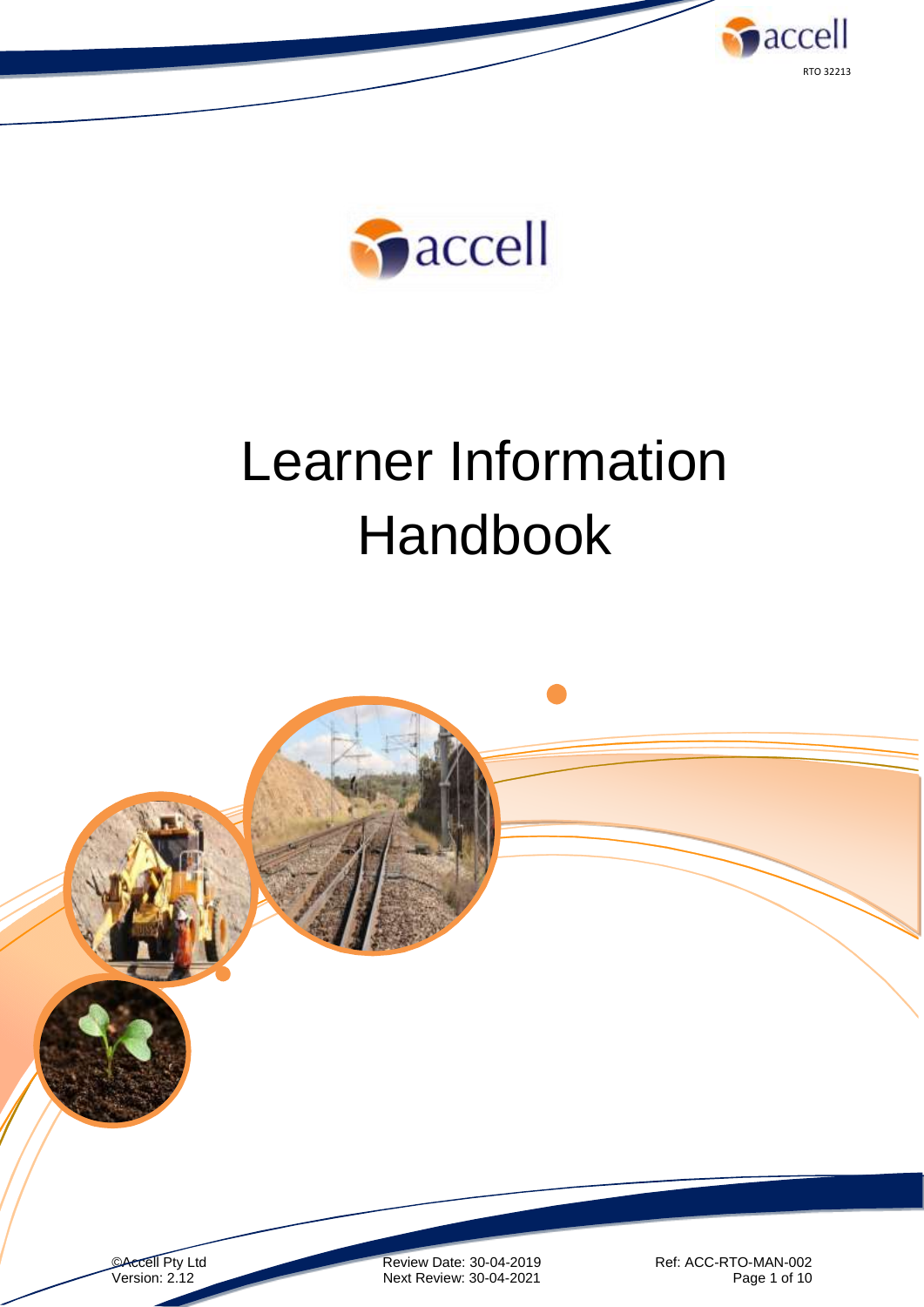

# **Table of Contents**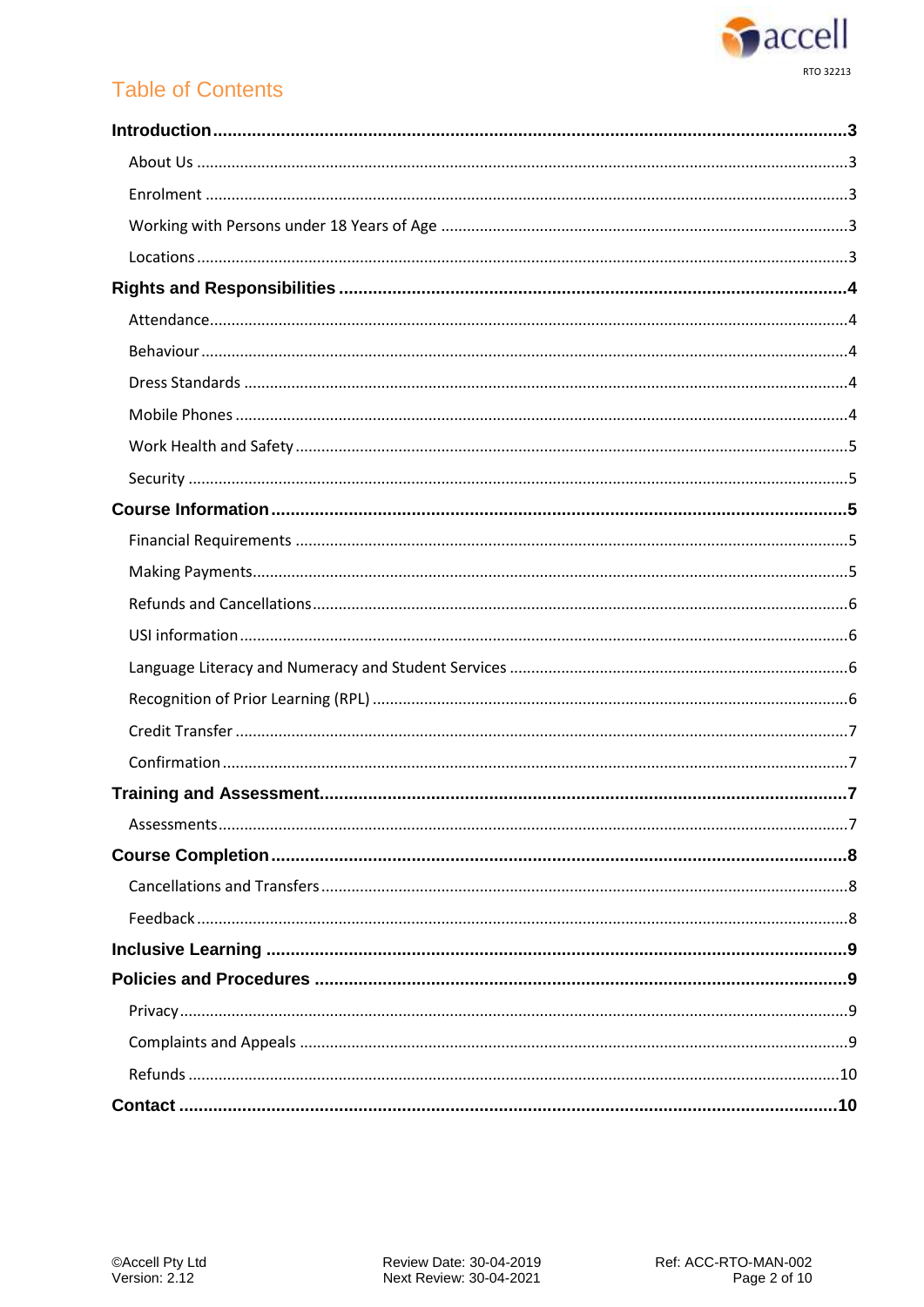

# <span id="page-2-0"></span>**Introduction**

Welcome to Accell Pty Ltd (Accell), our RTO ID is 32213. This handbook has been designed to inform any potential or current learners with relevant information regarding Accell's Training services. We are sure that you will have a valuable learning experience that provides you with the knowledge and skills you are seeking. If you have any questions throughout this handbook please feel free to contact us.

## <span id="page-2-1"></span>**About Us**

Accell provide training and assessment services throughout Australia. Our comprehensive and current list of programs provide structured development pathways and multi-skilling across numerous industries. Our experience and knowledge make us your number one choice for workshops and small courses. We pride ourselves on being closely linked with industry and the ability to offer up to date tailored workshops to provide you with strong skills for your career. Accell offers inclusive learning with flexible solutions to all learners.

Please visit <https://training.gov.au/Organisation/Details/32213> for a list of our current scope.

## <span id="page-2-2"></span>**Enrolment**

To enrol with Accell please contact us via our website enquiry form, email on [bookings@accell.com.au](mailto:bookings@accell.com.au) or call our office during business hours on +617 5445 7998.

Enrolment forms must be completed prior to commencing training courses. If a training program is subject to meeting certain entry requirements, prior to enrolment. Accell will assist you in understanding your options in regards to meeting entry requirements.

Prior to enrolment a learner's training profiles, eligibility for government funding, fees and course information are determined and supplied. If a full qualification is not required, the number of units and/or modules to be delivered as a proportion of the full qualification may be discussed.

Please visit Accell's website for funding information and the current contribution fees.

<https://accell.com.au/training/queensland-certificate-3-guarantee/>

#### <span id="page-2-3"></span>**Working with Persons under 18 Years of Age**

Learners under the age of 18 must have parental or guardian consent to enrol in a course with Accell. Parental supervision is not generally required whilst undertaking training and assessment, however, Accell employees may, at their discretion, request that a minor be accompanied by a responsible adult. Parents or guardians must be contactable at all times throughout the training and assessment process.

If you are under 18 please contact our office for a parent/guardian consent form.

## <span id="page-2-4"></span>**Locations**

.

Our head office is located in Mapleton on the Sunshine Coast, QLD. We have training rooms at 147b Kent Street, Rockhampton QLD and offer training across Australia.

We are able to offer training onsite training on request (subject to the suitability of the venue).

©Accell Pty Ltd Review Date: 30-04-2019 Ref: ACC-RTO-MAN-002 Version: 2.12 **Next Review: 30-04-2021** Page 3 of 10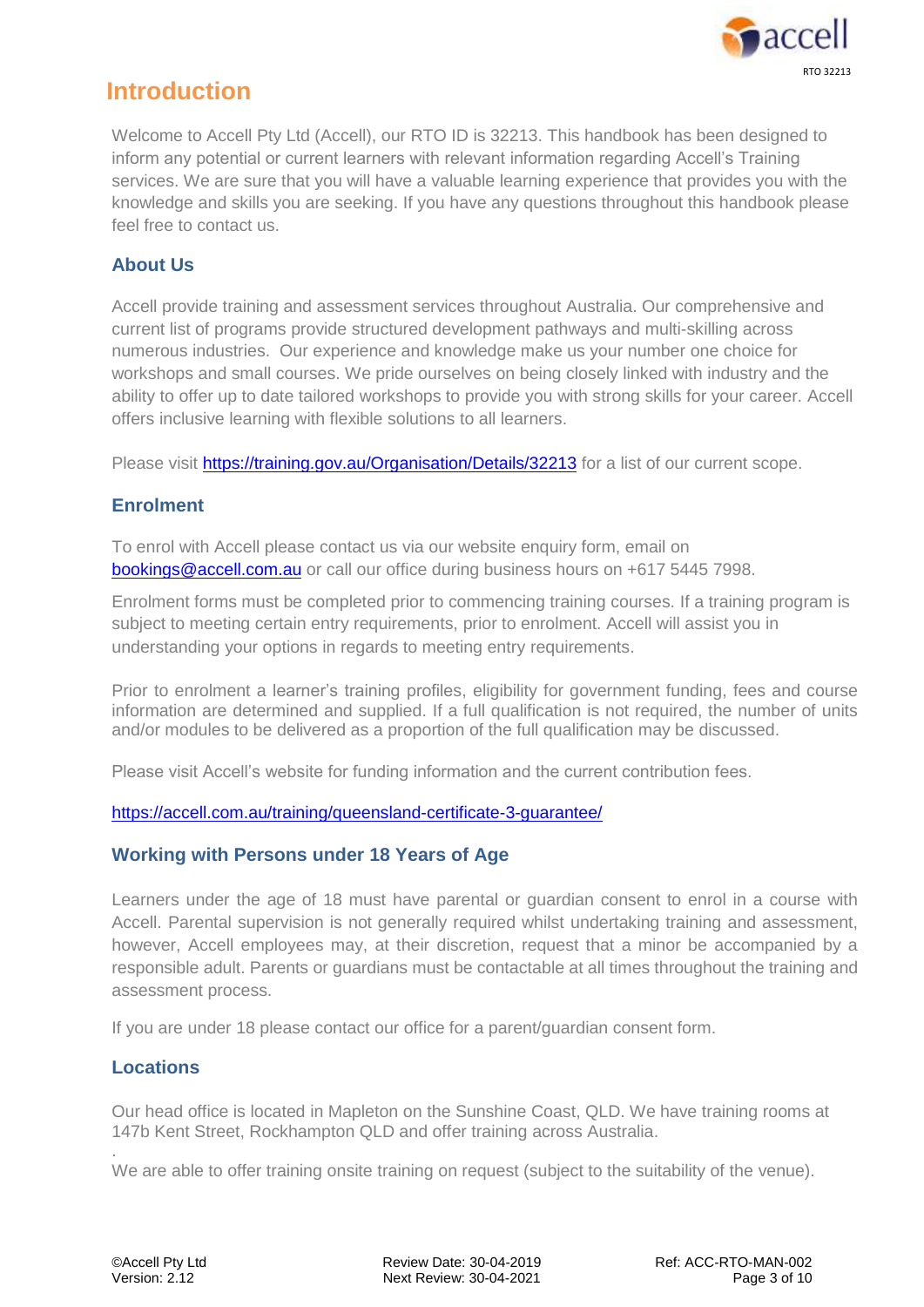

# <span id="page-3-0"></span>**Rights and Responsibilities**

Accell is committed to ensuring its learners receive quality training and assessment services. Prior to attending a workshop or course learners are required to understand the course behaviour conditions that are outlined below.

#### <span id="page-3-1"></span>**Attendance**

Learners are expected to be punctual and arrive at scheduled workshops/courses at least 10 minutes prior to course commencement.

This ensures the workshop can start on time and minimise disruption to other learners.

If you are going to be late or absent from a scheduled workshop/course, please contact your trainer/assessor or our Head Office.

#### <span id="page-3-2"></span>**Behaviour**

Learners are expected to behaviour in a mature and professional manner. Learners must take responsibility for their own learning and behaviour during the course.

Any misbehaviour will not be tolerated.

This includes:

- Any offensive activities (e.g. theft, fraud, violence or assault);
- Interfering with another's property;
- Removing, damaging or mistreating property or equipment:
- Cheating/plagiarism;
- Disrupting other learners during the course;
- Inappropriate language;
- Serious negligence including WHS non-compliance;
- Unfit to attend due to being affected by drugs or alcohol;
- Discrimination, harassment or intimidation.

It is expected that learners will show respect to all persons in the learning environment.

Accell reserves the right to remove learners who misbehave from the course and this may involve withdrawing the learner's enrolment from the course.

#### <span id="page-3-3"></span>**Dress Standards**

Learners are encouraged to wear protective uniform whilst attending a workshop. If it mandatory to wear this uniform for a course, the learner will be notified during enrolment. This includes enclosed shoes, long pants and hi-vis shirts.

#### <span id="page-3-4"></span>**Mobile Phones**

Mobile phones must be turned off to the silent position during the workshop. This shows courtesy to all and is to ensure phones are not a distraction.

If you expect to be contacted in case of an emergency, please advise you trainer so arrangements can be made.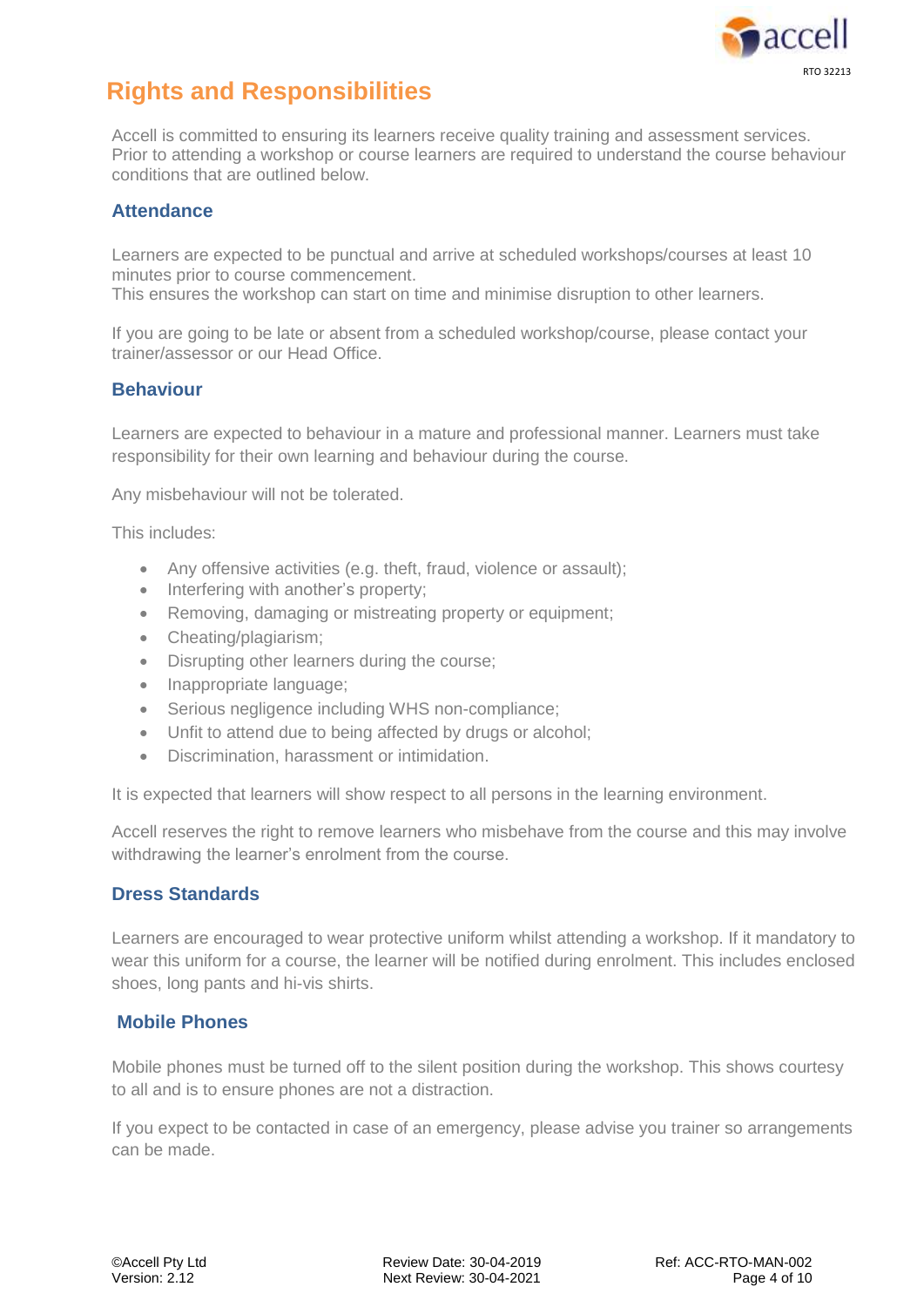

## <span id="page-4-0"></span>**Work Health and Safety**

Accell is dedicated to ensuring it provides a safe environment for its learners and employees.

You have a duty of care to protect your own health and safety and to avoid affecting the health and safety of others.

A site induction will be conducted prior to the course starting. This will identify emergency exits, evacuation plans, assembly points and location of associated facilities (toilets, break room).

If you have an accident or witness one please report it to your trainer immediately.

Please note: Drugs and alcohol are not permitted on the training premises or to be consumed during the workshop/course.

#### <span id="page-4-1"></span>**Security**

Please ensure your valuables and bags are not left unattended. Each learner is responsible for ensuring the safety of their possession.

Accell will not accept any responsibility for stolen or missing items.

# <span id="page-4-2"></span>**Course Information**

#### <span id="page-4-3"></span>**Financial Requirements**

Accell operates as a 'fee for service' training business. This means all training programs attract fees. These fees are paid by/charged to the learner, a government agency or the learner's employer. Fee information is available from the Accell Office.

A quote will be generated that clearly identifies all fees and charges, including charges such as Recognition of Prior Learning (RPL) fees, assessment fees, cards or tickets.

All fees will be paid post training unless prior arrangements are made with management.

Other fees may include:

- a reissuance fee (for lost or damaged certificates, cards etc.);
- a retrieval fee (retrieve and copy of archived learner results);
- a data management fee (for organisations who request Accell to manage the organisations training records).

#### <span id="page-4-4"></span>**Making Payments**

Learners may make payments by any of the following methods:

- EFTPOS
- Credit Card (MasterCard and VISA only)
- Direct Deposit (phone 07 5445 7998 for account details)

A tax invoice / receipt will be issued for all payments made.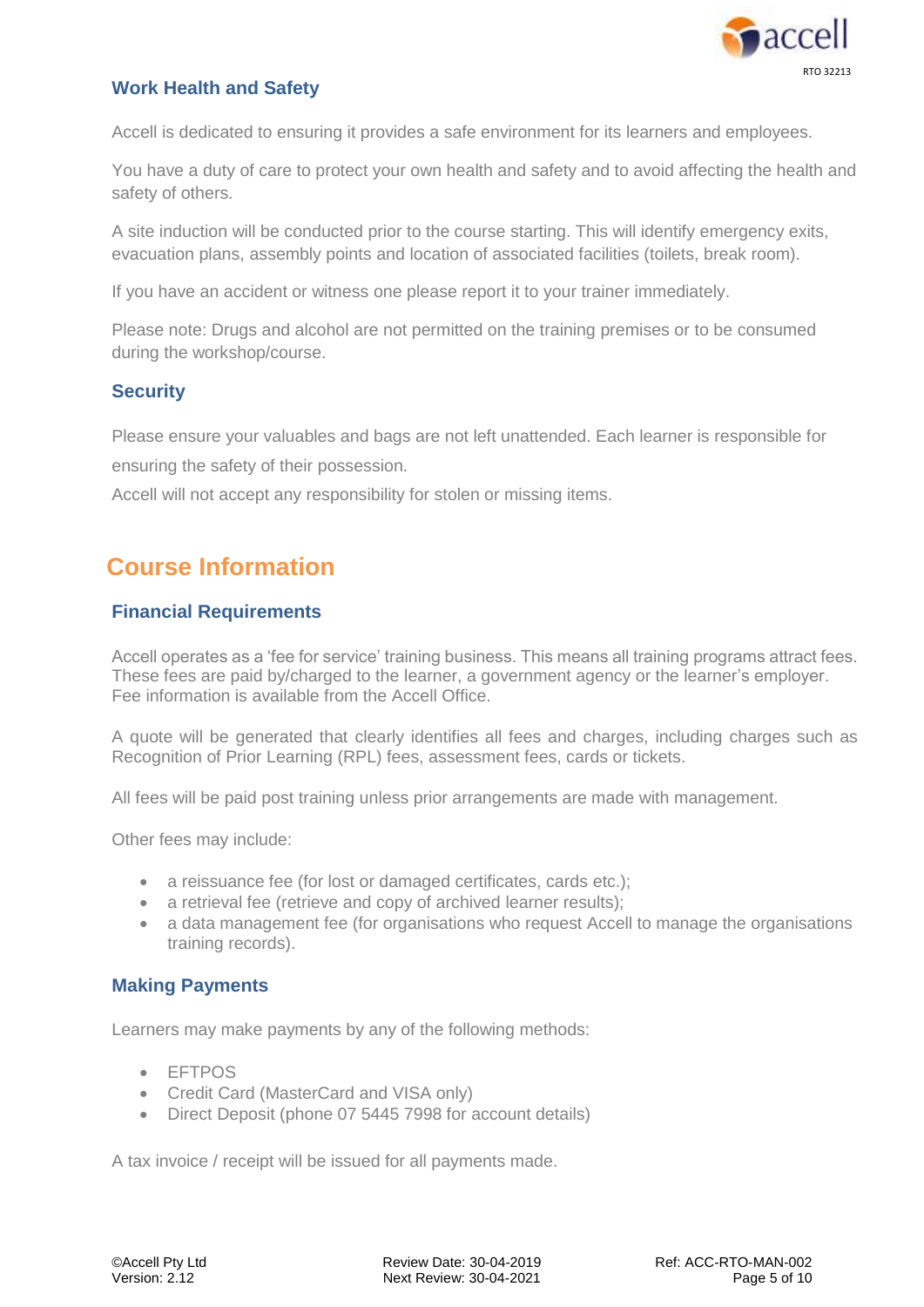

## <span id="page-5-0"></span>**Refunds and Cancellations**

Please see our Refund Policy located on our website.

#### <span id="page-5-1"></span>**USI information**

Prior to issuing a result for a course, Accell must have verified USI information about each learner. USI stands for Unique Student Identifier. Accell are able to apply or search for your USI on your behalf. Please visit [www.usi.gov.au](http://www.usi.gov.au/) for more information. Accell's enrolment form identifies the ID requirements and formally acknowledges your request regarding application. For more USI information, visit the USI sites below.

<https://beta.usi.gov.au/documents/your-usi-transcript>

<https://beta.usi.gov.au/documents/when-will-my-training-appear-my-usi-transcript>

<https://beta.usi.gov.au/video/how-view-and-download-my-usi-transcript>

Accell follows all privacy policies in accordance with the Student Identifiers Act 2014.

#### <span id="page-5-2"></span>**Language Literacy and Numeracy and Student Services**

Accell makes the appropriate concessions for language, literacy and numeracy issues where these concessions do not compromise the requirements of the training package and the integrity, equity and fairness of assessment. To enable this, all learners will undertake a Language, Literacy and Numeracy assessment prior to any training.

We recognise that all learners have different requirements and strives to accommodate each learners needs. If a learners needs are outside our scope, skills or a training packages requirements in language, literacy and numeracy skills, they will be referred to an appropriate service or training.

Our commitment to training is to ensure that all learners receive every opportunity to achieve the best possible results and successfully complete their chosen training program.

Learners may wish to discuss with their Trainer/Assessor any concerns they have in their capacity to participate due to their Language, Literacy and Numeracy skills.

Accell will either provide assistance to support learners, if it is within our capacity, or refer the learner to another organisation who can offer the necessary support. Discretion and confidentiality will be maintained at all times.

**Reading Writing Hotline -** Phone: 1300 655 506 <https://www.readingwritinghotline.edu.au/>

#### <span id="page-5-3"></span>**Recognition of Prior Learning (RPL)**

Recognition of Prior Learning (RPL) is a process for learners to obtain credit for skills, knowledge and experience gained through working and/or prior learning. It can be gained at any stage of life, through formal and informal learning, in Australia or overseas, through work or other activities such as volunteering.

Learners may apply for an RPL. Learners will be asked to submit a portfolio of evidence that demonstrates required knowledge, work experience and/or life experience that maps to the chosen units. The RPL should be enquired about at enrolment. A Trainer/Assessor will guide the learner through the RPL process. This may be in the form of an information session or phone call to discuss the process and the submission of evidence.

©Accell Pty Ltd Review Date: 30-04-2019 Ref: ACC-RTO-MAN-002 Version: 2.12 Next Review: 30-04-2021 Page 6 of 10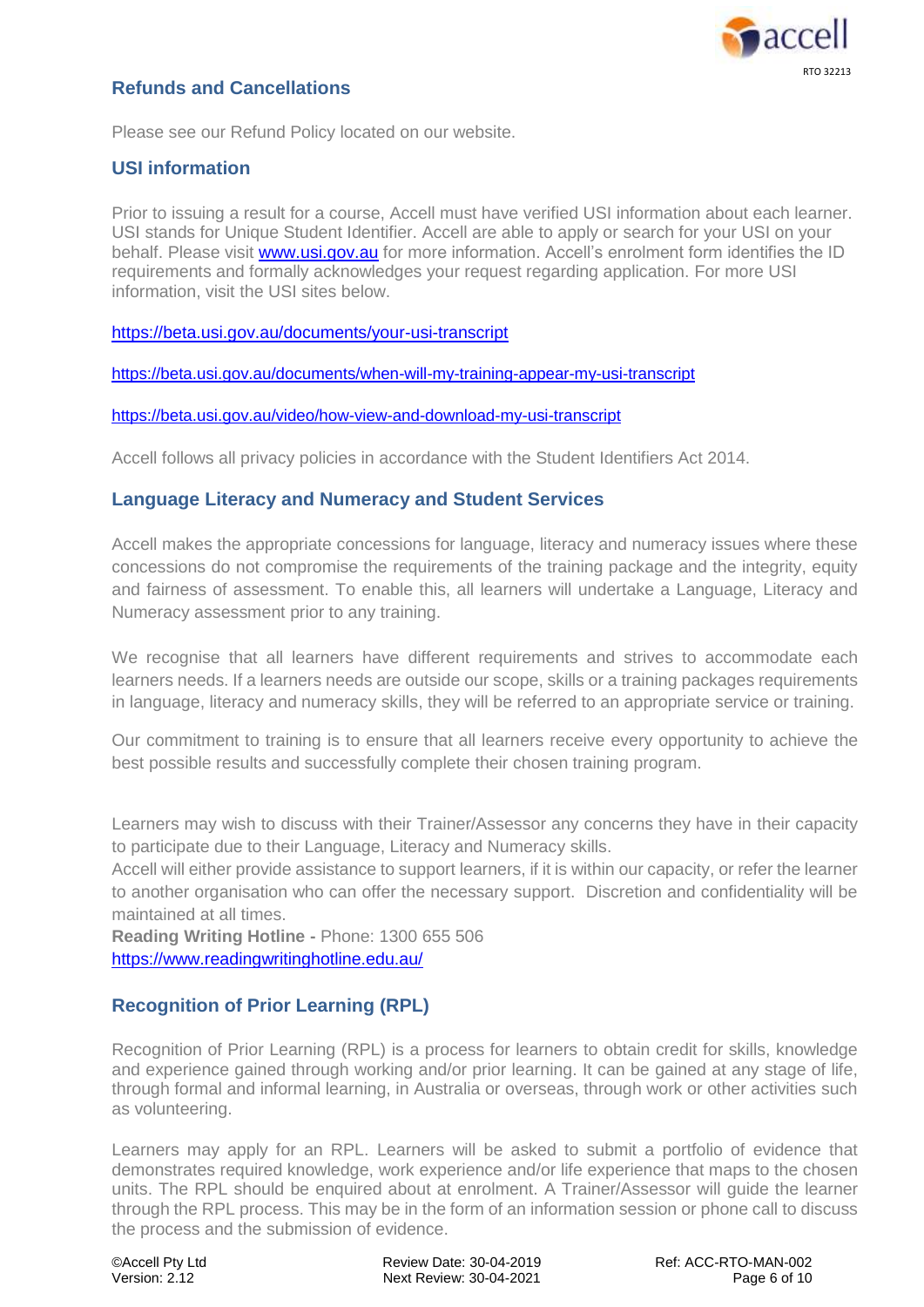

RTO 32213 While the benefits of recognition will mean less overall training time to complete your study, compiling evidence to meet the requirements of each unit can be difficult and time consuming. This may result in a combination of RPL plus assessment or the need to attend courses. If the learner feels they are eligible for RPL enquiries should be made at time of enrolment.

## <span id="page-6-0"></span>**Credit Transfer**

Accell accepts and provides credit to learners for units of competency and/or modules (unless licensing or regulatory requirements prevent this) where these are evidenced by:

a) AQF certification documentation issued by any other RTO or AQF authorised issuing organisation; or

b) USI Transcripts

# <span id="page-6-1"></span>**Confirmation**

Accell will email confirmation to the learner or the employer prior to the commencement of training. Information supplied will contain a list of the units of competency, the time, date and location of training, style of dress and any additional resources the learner should bring to the training.

# <span id="page-6-2"></span>**Training and Assessment**

Accell deliver flexible quality training and assessment services that focus on what is expected in the workplace as well as theoretical knowledge.

#### <span id="page-6-3"></span>**Assessments**

Assessments are part of all courses at Accell and come in varied types according to which is the most effective and fairest way to assess a particular unit of competency appropriate to a workplace requirement. Accell assessors perform assessments in accordance with the Training Package requirements.

Participant guides are supplied at the start of each session for each unit of competency. These are available through each mode of delivery and location.

Learners will be made aware of all assessment requirements during the introduction of all courses. All results are treated with confidentiality and verbal or written feedback will be provided on all assessments.

#### **Method of assessment may include:**

- $\perp$  Written Assessment: is a form of assessment in which learners are asked to demonstrate their knowledge through written summary.
- **F** Practical (Scenario based) assessments: used to demonstrate tasks in a workplace scenario
- $\ddot{\bullet}$  Verbal questions: require the learner to respond to questions to demonstrate understanding of the requirements of the unit of competency or role.
- Role Play: Learners will be asked to perform the task as a simulated activity in the classroom.

A minimum of two forms of evidence are required to be able to make an informed assessment decision on the competency of the learner. It is common for learners to complete a theory assessment (written) in the classroom and a practical assessment in a simulation, the field or workplace.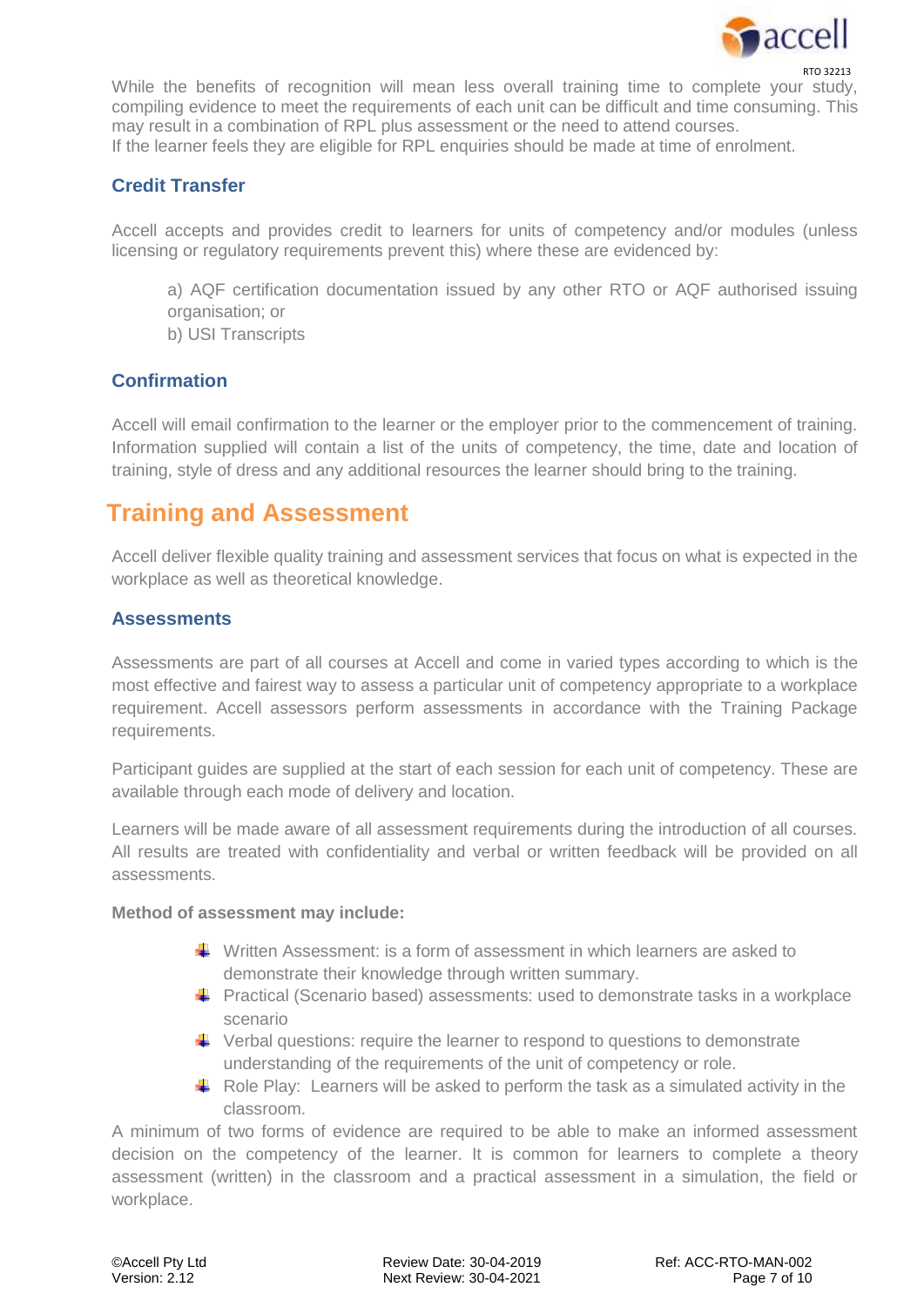

# <span id="page-7-0"></span>**Course Completion**

All Leaner's who are trained and assessed as competent by Accell, will be issued with one of the following:

- $\checkmark$  Qualification Certificate (if the full qualification requirements have been met)
- $\checkmark$  Statement of Attainment (completion of units of competency only), or
- $\checkmark$  Certificate of Attendance (Non Accredited Training)

#### **Qualification Certificate**

Is issued when the learner has completed all requirements for a full qualification as listed in the qualification packaging rules of the Training Package (refer to [www.training.gov.au\)](http://www.training.gov.au/) and as listed in the learner's profile. The certificate will identify the qualification stream, the units of competency/modules successfully completed.

#### **Statement of Attainment**

Is issued where learners:

- have partially completed a full qualification
- have only completed certain units to achieve a RIW Role or set of required skills
- did not meet all the qualification requirements.

All units/modules are listed on the Statement of Attainment.

#### **Certificate of Attendance**

Is issued where the course or module a learner has attended is not nationally recognised or does not require assessment or the learner only requires an awareness of the topic.

## <span id="page-7-1"></span>**Cancellations and Transfers**

Learners must formally notify Accell if they wish to cancel their enrolment or course. The refund policy on the Accell website officially identifies fees and refunds in relation to cancellations.

#### <span id="page-7-2"></span>**Feedback**

Accell is committed to providing improvement for its clients. If you have any feedback we would love to hear it. Accell collect information from feedback questionnaire forms from every training session. This information is analysed through Accell's continual improvement process to ensure all learners meet their course requirements, and learn in a happy and safe environment.

If you have any concerns please contact the Accell Office on (07) 5445 7998 or [bookings@accell.com.au](mailto:bookings@accell.com.au) or discuss with the Trainer assigned to your course.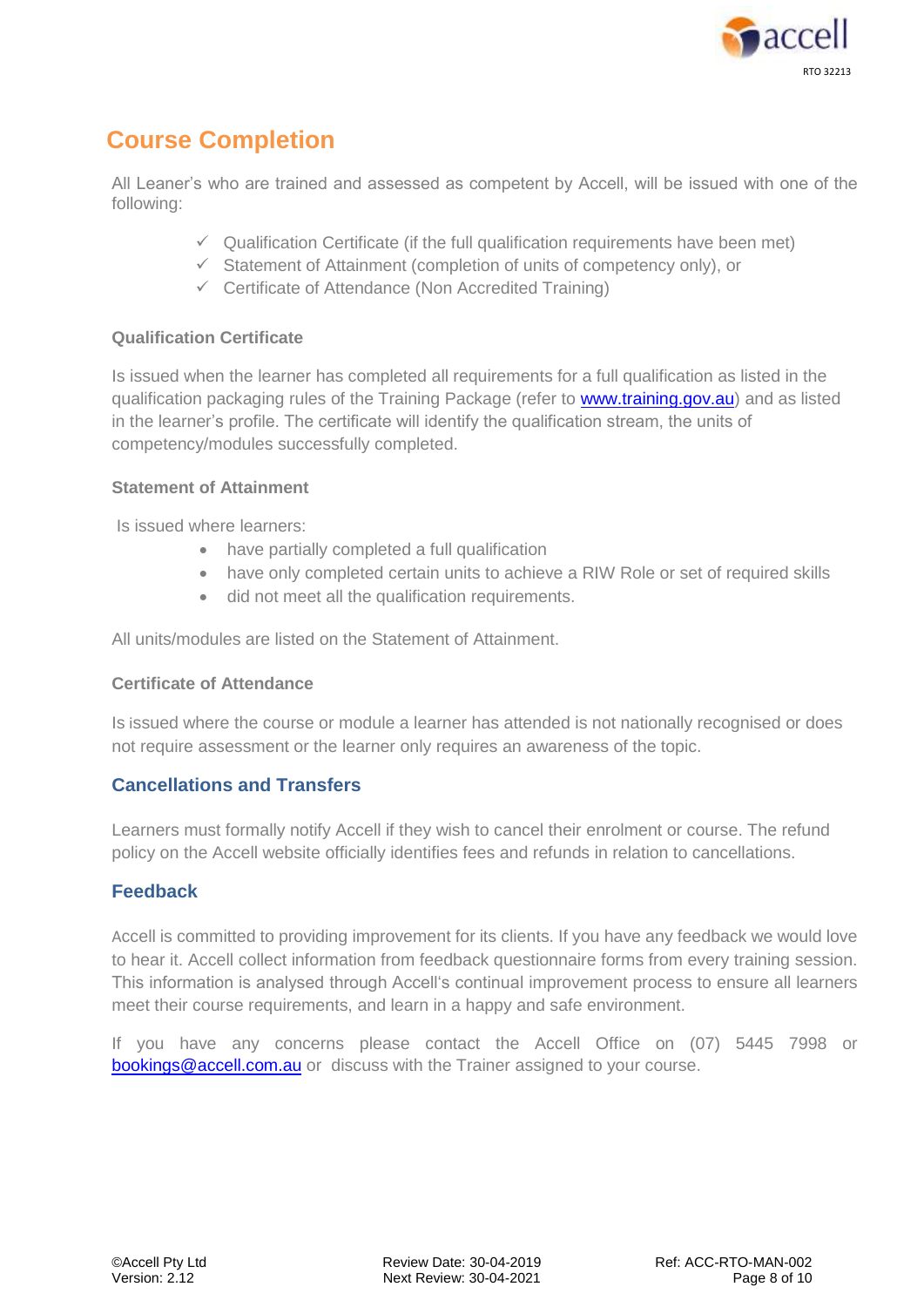

# <span id="page-8-0"></span>**Inclusive Learning**

Inclusive learning ensures that all learners are treated fairly. This means all learners have the right to learn and get fair access to learning opportunities. Accell ensures the four core principles of inclusive learning are included in day to day activities, including training.



Within training, Accell trainers embed four principles:

- 1. That everyone learns differently;
- *a. Trainers ensure learners are connected, supported and valued. They are encouraged to embrace course content, concept and listen to others perspectives.*
- 2. Being inclusive is everyone's responsibility;
- *a. Trainers ensure the learner understands the expectations of the session.*
- 3. Learners bring existing knowledge and skills;
	- *a. Trainers ensure the delivery of training is contextualised and is relevant. Learners should build on existing skills and knowledge.*
- 4. Core skills underpin all learning.
	- *a. Trainers actively recognise the core skills recognised within the workshop. Trainers will support gaps and identify learners who need assistance.*

# <span id="page-8-1"></span>**Policies and Procedures**

## <span id="page-8-2"></span>**Privacy**

Accell collects personal information about learners directly from the learners, authorised representative and third parties such as providers, employers and Government bodies. We only collect personal information for purposes which are directly related to our provision of training and assessment in accordance with the VET Quality Framework.

For more information, you can request a copy of our Privacy Policy or contact us for a Request to Access Personal Information Form.

## <span id="page-8-3"></span>**Complaints and Appeals**

Any learner, client, or third party may submit a complaint with the reasonable expectation that all complaints will be treated with integrity and privacy.

The appeals process is a formal procedure to assist a learner resolve any concerns they have that have not been resolved through an informal manner.

To lodge a Complaint or Appeal please visit our website to view our full Policy and Procedure. A complaints form is also available.

Learners are encouraged to discuss with their trainers any concerns they may have.

©Accell Pty Ltd Review Date: 30-04-2019 Ref: ACC-RTO-MAN-002 Version: 2.12 **Next Review: 30-04-2021** Page 9 of 10